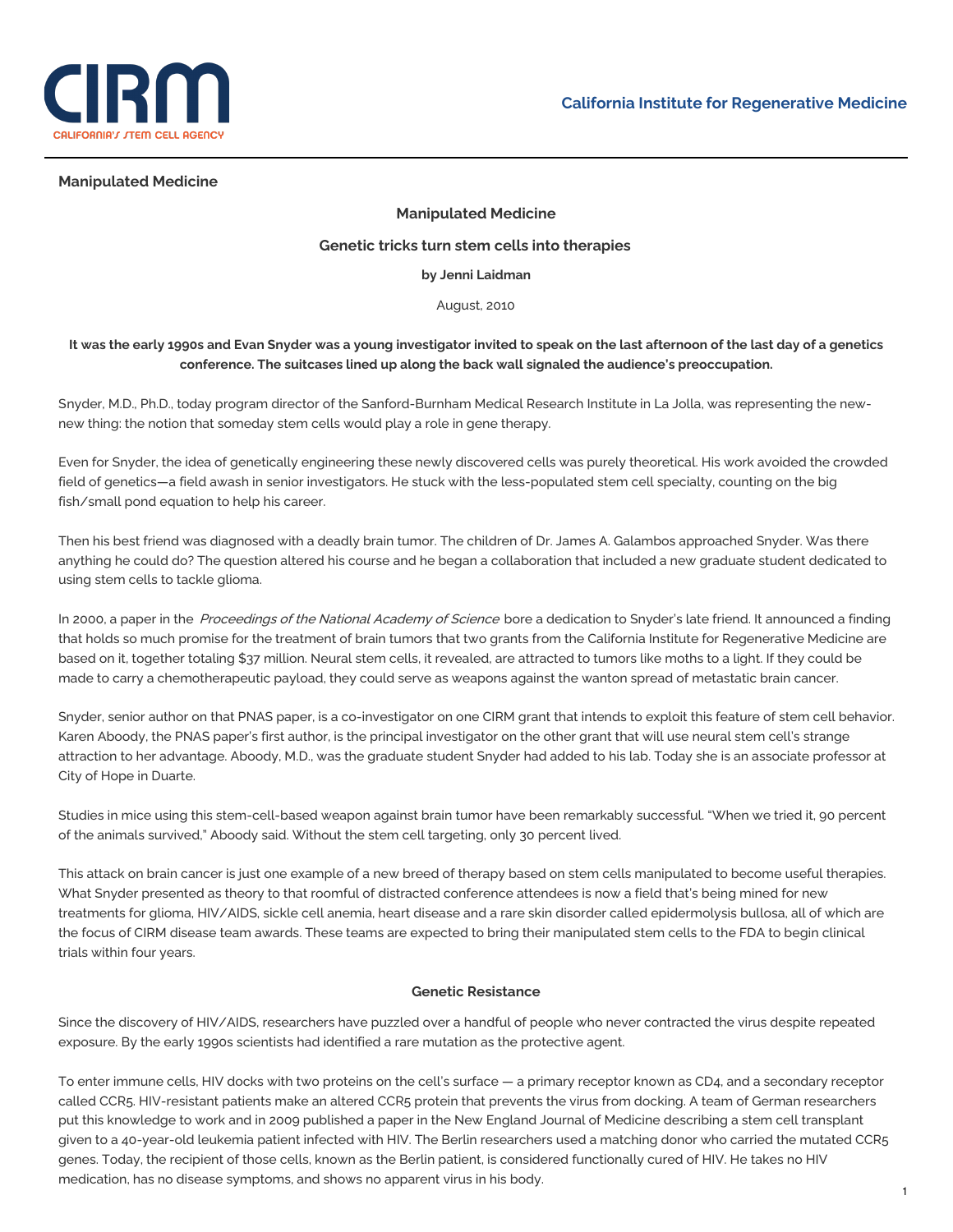This news of the German stem cell transplant fuels hope for these new stem-cell approaches, says Jeff Sheehy, communications director at the AIDS Research Institute at the University of California, San Francisco and CIRM governing board member.

"Until Berlin, there wasn't much promise for HIV and stem cells," Sheehy said.

The new stem-cell therapeutic approach comes at what has been a sobering moment in the history of AIDS treatment, Sheehy said.

Despite years of effort, there is still no vaccine against the disease on the horizon, and successful antiretroviral therapy, while saving many lives, is generally unavailable in the developing world, and remains enormously expensive. It comes with a growing list of side effects, including a rise in heart disease, an increase in non-HIV related cancers, such as lung cancer, and elevated cholesterol and triglyceride levels. "

"A person living with HIV, even with well-controlled virus, even with antiretroviral treatment, is looking at least a 10 year shorter life expectancy," Sheehy said.

Despite the hope embodied by the Berlin patient, transplantation isn't considered a widespread cure for HIV/AIDS according to John Zaia, M.D., chair of virology at City of Hope, who leads one of the two HIV/AIDS disease teams. Zaia's team, and a second team lead by Irvin Chen, Ph.D., director of the AIDS Institute at UCLA, plan instead to genetically interfere with CCR5 in the blood-forming stem cells of HIV patients.

Although the details of the research plans differ, they are similar in their general outline: harvest a patient's blood-forming stem cells, genetically alter the cells outside the body so they no longer produce the CCR5 protein, and return the HIV-resistant cells to the patient where they will reform the patient's entire blood system.

A related disease team project, led by Donald Kohn, M.D. at UCLA, will also modify blood-forming stem cells, this time to treat people with sickle cell anemia. The disease is caused by a mutation in a gene that makes the oxygen-carrying protein in blood. After modifying those cells to make a normal version of the protein, called hemoglobin, they'll give the cells back to the patient and reform the blood system with normal, healthy blood.

### **Manipulating the Numbers**

There's more than one way to modify a stem cell. Although the HIV/AIDS and sickle cell teams rely on genetic modifications, a team lead by Eduardo Marban at Cedars-Sinai in Los Angeles is manipulating the numbers. His team plans to attack heart failure by harvesting tidbits of heart muscle and multiplying the regenerative cells within to much higher numbers than naturally occur in the heart. In four weeks, some 25 million stem cells will be available to inject directly into the muscle of a failing heart using special needle injection catheters. With the successful completion of animal trials, Marban hopes to start studies in patients with severe heart failure in about two years.

"Even though we've gotten better at treating heart failure, when patients are sufficiently afflicted -- they have shortness of breath and decreased ability to exercise -- the mortality for this disorder exceeds that of many malignant tumors," he said.

Although heart transplantation can save lives, there are only 2,000 donor hearts available every year, and nearly 100,000 people a year who need them.

"Stem cell-based treatment could be a cellular transplantation alternative to organ transplant," Marban said.

# **Next: Embryonic Cells**

Although researchers today are testing the patient's own cells, ideally, embryonic stem cells will replace patient cells, said Chen, who leads the UCLA HIV/AIDS disease team. "The advantage of embryonic stem cells is that you can grow and modify them with desired genetic traits and stockpile them," he said. "When somebody needs a transplant, we'll pull out a vial (with an immune profile that matches the patient's) and transplant the patient. That would be ideal, but we're not there yet." Adult stem cells were discovered ten years before their more flexible embryonic counterparts, thus their head start in early therapies.

A disease team lead by Albert Lane at Stanford University has made the transition from adult to embryonic-like cells. They intend to reprogram skin cells from people with a rare skin disease called dystrophic epidermolysis bullosa and reprogram those into so-called iPS cells, which mimic embryonic stem cells in many ways. After repairing the mutation that causes the disease, they'll mature those cells into skin and use the resulting cellular sheets to replace the patient's own damaged skin.